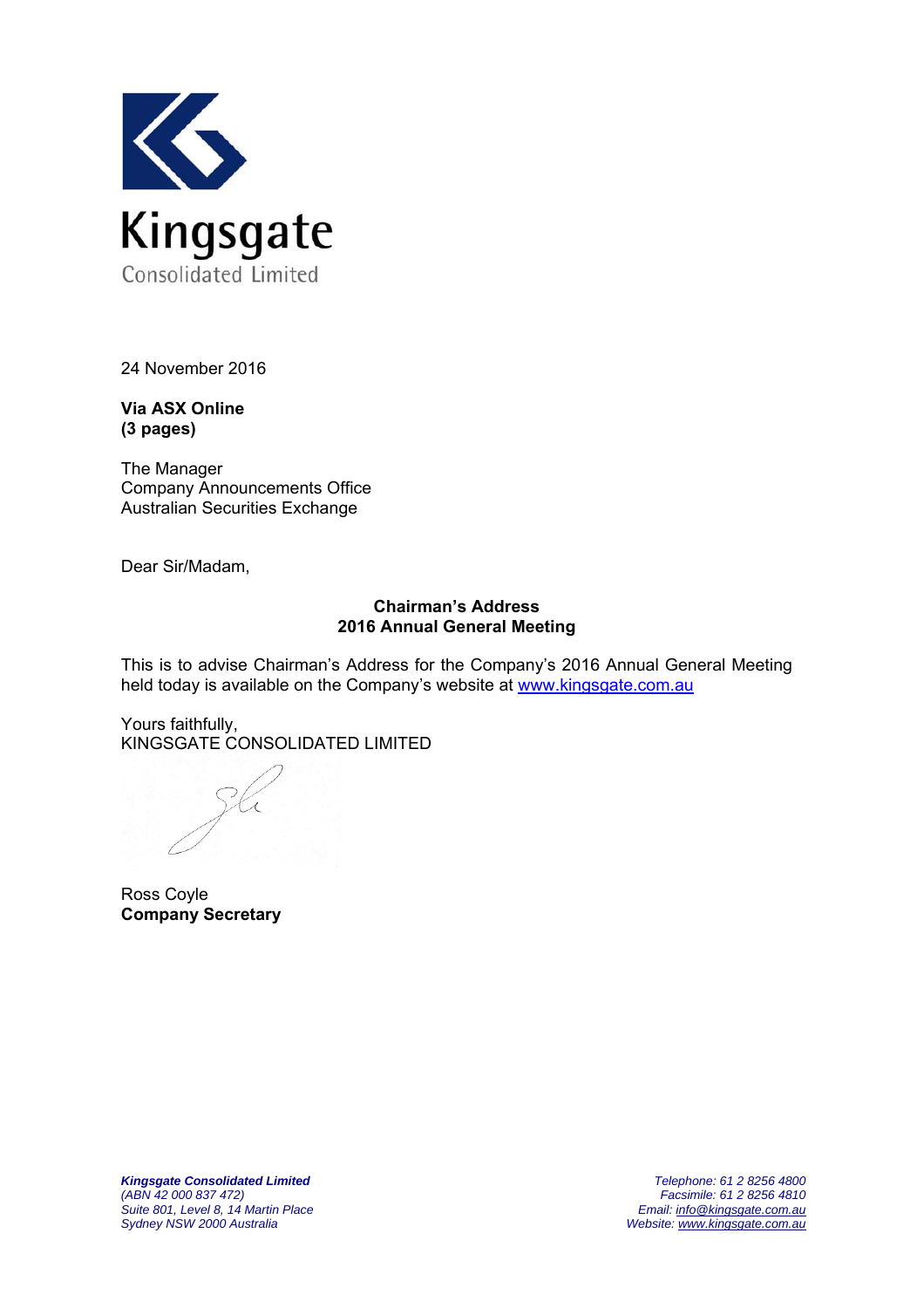## **Chairman's Address - 2016**

Since the announcement of the unprecedented forced closure of the Chatree Mine in May your Board and Management have been totally focused on maximising our gold production up to  $31<sup>st</sup>$  December.

To date we are well on schedule to be in a position to generate enough cash to completely repay our debt before the end of the year and to cover all our known obligations.

In fact I can report today that we are now already net debt free and on best estimations our cash position at 31<sup>st</sup> December should well exceed the \$18 million estimated in our recently released Target Statement for the failed takeover bid.

This is a scenario that few outside the Company would have thought possible in May and is a testament to the professionalism of our Management and the forthright leadership from your Board.

We have already announced that production for October was 15,461 ounces of gold and we are well on the way to more than achieving our budgeted production for November of 17,500 ounces. Again, we believe production in the quarter should even exceed the top end of our current guidance.

At the same time both Board and Management have been working tirelessly over the last 6 months to convince the Thai government that their actions in forcibly closing the mine is not only unfair but counter to the interests of the local community and the Thai economy as a whole.

They have been unable to prove that any of the various accusations against us have any substance and there has even been an apparent admission that they are aware that they may not have any legal reason to do what they have done.

We have had great support from the Australian Government, in particular the Trade Minister, the Right Honourable Steve Ciobo, the Department of Foreign Affairs and Trade, the Ambassador to Thailand and, apart from our representations in Thailand, we have pushed our case to the Thai Ambassador to Australia in Canberra.

In the meantime, because we don't know anything to the contrary, we have to assume that the mine will cease operating on  $31<sup>st</sup>$  December. We have already had to modify operations, make do with equipment that normally would have been replaced and been forced to lay-off staff over a period, with the remainder to be given notice next week. At this stage, even if there is some last minute reprieve, it is likely that the operation would go onto a care and maintenance basis from early January.

We are continuing to look at all the legal and other rights available to us with regard to our situation, but because of the sensitive nature of much of this, I do not propose to elaborate any further at this stage. Suffice to say, all options are open at the moment.

Meanwhile, the Nueva Esperanza Silver/Gold Project in Chile goes from strength to strength as we move towards conclusion of the feasibility study. A planned exploration programme over the next few months has been announced and is underway, and we await with interest the results.

Nueva Esperanza is shaping up as one of the most attractive new precious metals mining projects in South America, a fact reinforced by the number of industry players and financiers contacting us with a view to participating in some way in the project.

We have also announced that we have under application quite a number of prospective exploration areas in fairly near vicinity of the current project. This is part of our strategic plans to expand our Chilean footprint beyond Nueva Esperanza.

Your Company has a proud record of looking after Shareholders. We paid our first dividend after only 7 months of production –almost unheard of at the time. We were a leader in